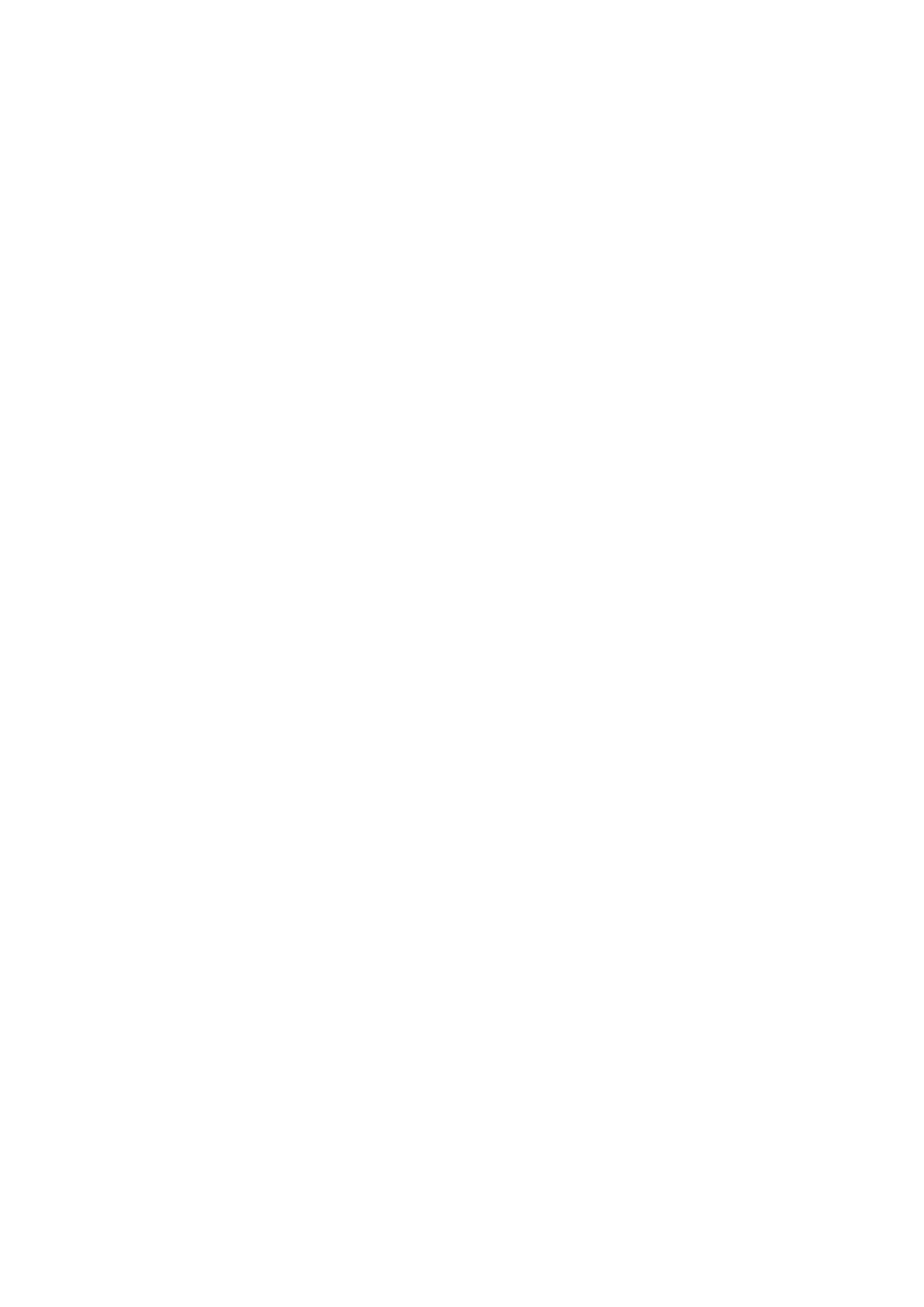

# **Understanding CAF**

The CAF was developed in the year 2000 by member states of the European Union as a quality management system for the public sector. The abbreviation "CAF" stands for Common Assessment Framework, meaning that CAF provides a framework for the common (staff and management) assessment of the public sector organisation.

The core of the CAF is an approximately 200-sample questionnaire that captures the quality of public administration (eg, a organisation). Together, the employees and management aessess "their" organisation and thereby recognize their strengths and potential for improvement. The CAF Action Plan then implements the jointly defined improvements.

Due to its universal applicability, the CAF has constantly evolved. Administrative practitioners, quality managers, organisational developers, and academics from the European Union have formed the CAF into a European guide to good governance and excellence in public administrations. Today, the CAF is a recognized administration development tool.

# **1 The CAF model**

The basic idea of the CAF is that every public sector organisation wants to achieve excellent results. Excellent results are e.g. "quick, correct and understandable building permissions", "Well-understood information on the website of the organiation", "an accessible citizens service", "sustainably managed infrastructure of the organisation" or "high skilled employees". What "empowers" the organisation to achieve these excellent results?

CAF defines five "enablers" wich boost the organisation to perform at its best.

- ❑ Above all is the leadership (1), which sets the strategic direction of the organisation and creates the organisational foundations.
- ❑ Good leadership uses instruments of "Strategy and Planning (2)" as well as "Human Resources Management (3)", cooperates with "Partners and manages resources" (4) such as budget, knowledge and IT.
- ❑ On these bases, the organisation defines and documents the internal "processes (5)" and develops these permanently.

If the organisation is well placed to boost the enablers, it will also deliver excellent results for their customers, stakeholders, employees, citizens and the society. CAF defines four result criteria which measure the results of the organisations work. These are:

- ❑ Customer/citizens results e.g. How satisfied are the citizens with the work of the organisation (the ministry, the municipality, the school, etc.)? How is the telephone accessibility seen? What are the opening hours of the citizen service center?
- ❑ Peoples results e.g. How satisfied are the employees with their work in the organisation? How is the performance of the peoples work? Which training courses are attended?
- ❑ Social responsibility results Which results concerning social responsibility are reached? e.g. How much recycling paper is used? How many transparency/open data initiatives are supported?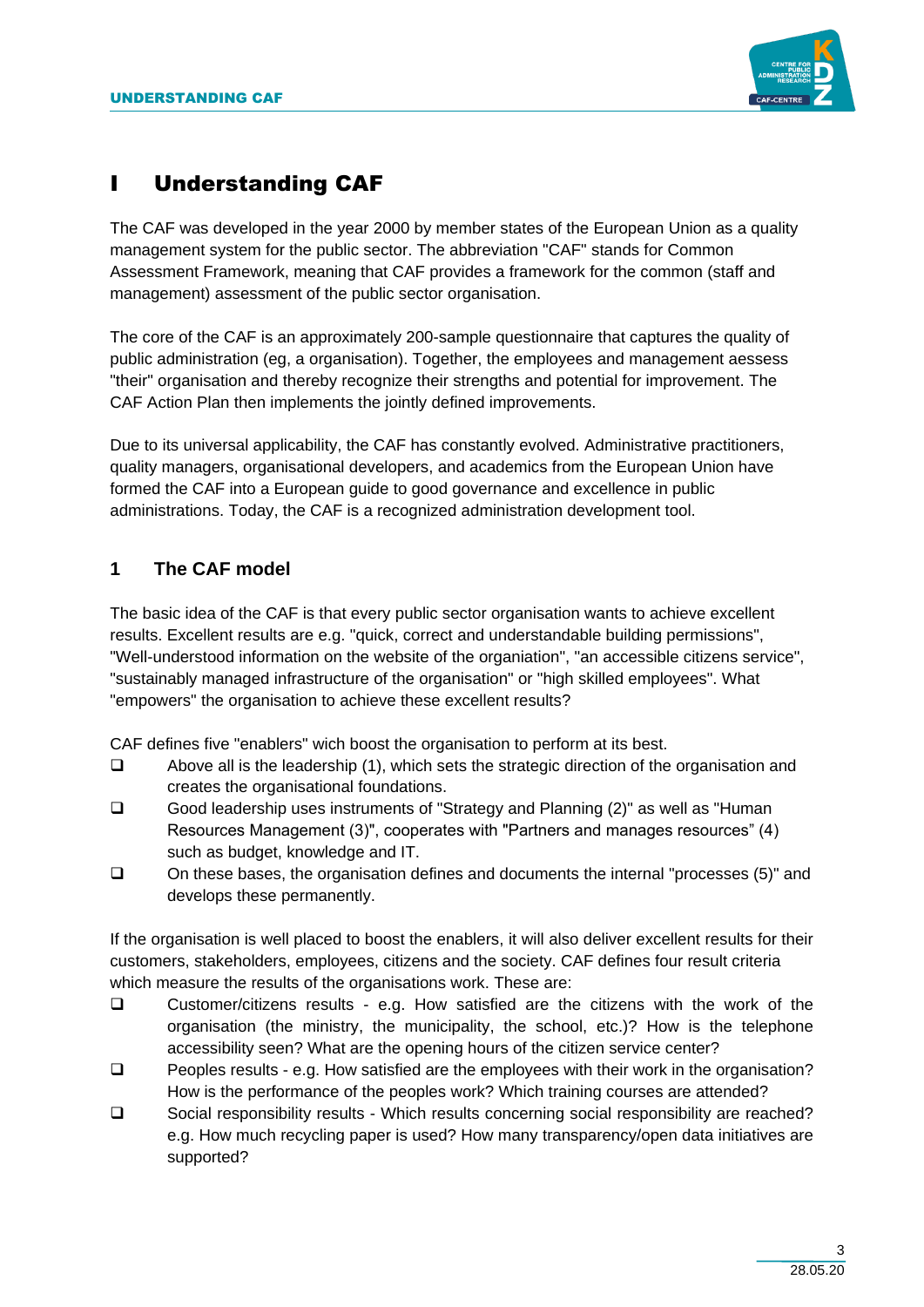

❑ Key performance results - e.g. What output and outcome impacts does the organisation achieve with its work (for public transportation, police security, environmental protection, social services, quality of the laws, etc.)?

The total of nine criteria are made up of 28 sub-criteria. These, in turn, are explained using examples that highlight the various areas that are relevant for the quality of public sector organisations.

The following figure of the CAF model shows the total of nine topics (criteria). These cover the key areas to consider when evaluating an organisation.





# **COMMON ASSESSMENT FRAMEWORK 2020**

# **2 The CAF quality program**

The "core" of the CAF is the self-assessment of the organisation and thus the starting signal for a comprehensive improvement process. CAF is quality management and the goal of the CAF is to introduce in the organisation a system and culture of continuous improvement.

This has to be considered from the beginning and requires clear responsibilities and contact persons for the CAF. The CAF self-assessment is to be embedded in a quality program consisting of three phases.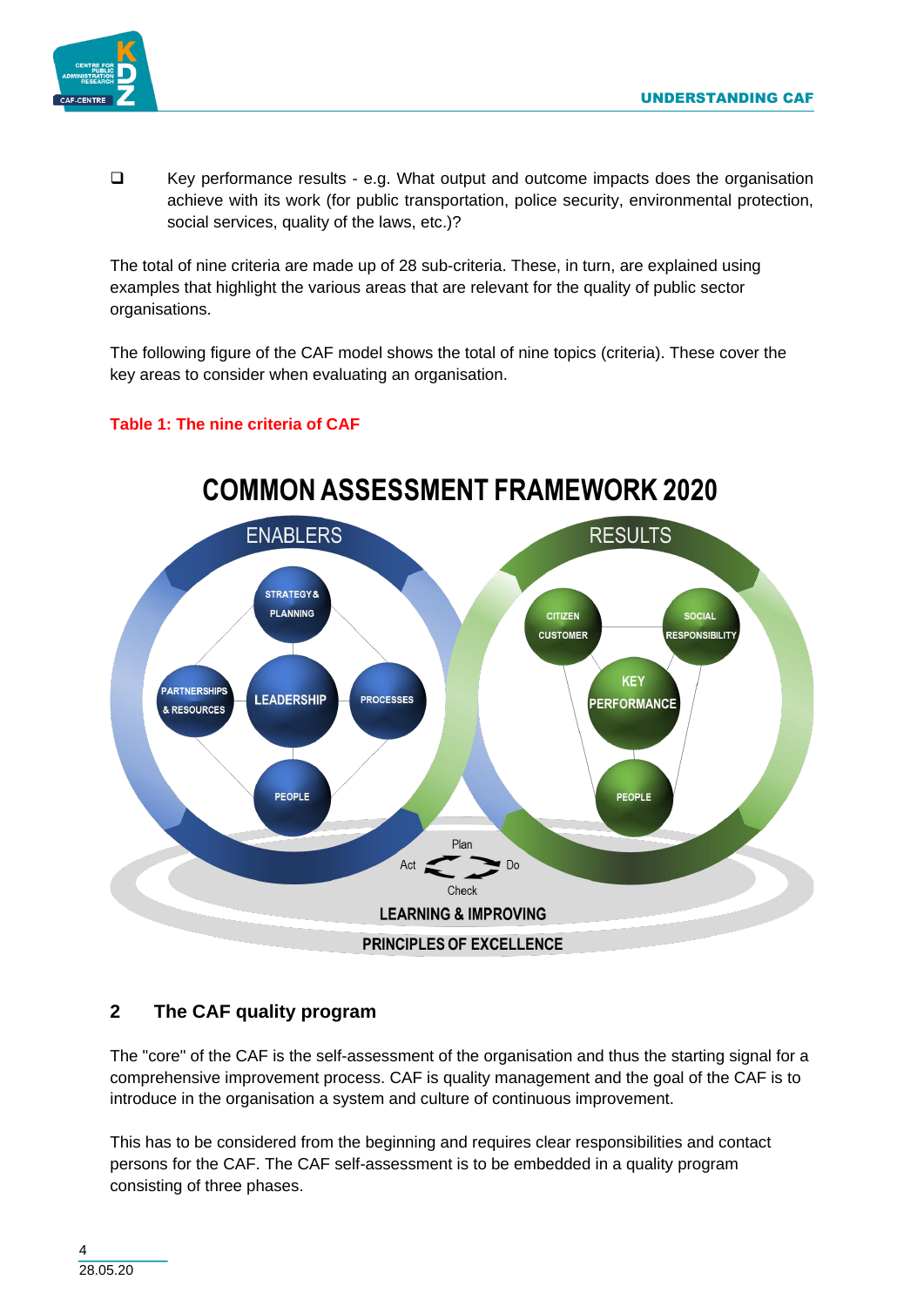

# **Table 2: The CAF quality program**



Source: KDZ, own presentation, Vienna 2018

#### **Phase 1: CAF-Selfassessment**

Here a joint self-evaluation of the organisation by employees and management is carried out on the basis of the "CAF-questionnaire" in order to identify strengths and areas for improvement. The CAF-Self-Assessment is no evaluation by external experts or consultants. Facilitation through CAF-experts coming from outside of the organisation is common. The main result of this phase, in addition to the evaluation, is a catalog with ideas for improvement for the further development of the organisation.

# **Phase 2: CAF-Actionplan**

On the basis of the ideas for improvement developed in phase 1, a CAF improvement plan is drawn up, which specifies the implementation of the ideas for improvement. Here, the individual actions are prioritized, provided with schedules and responsibilities and assigned the necessary resources.

#### **Phase 3: CAF-Implementation**

The most comprehensive phase of the CAF Quality Program is the implementation of the CAF Action Plan. Now the measures and projects defined in the CAF Action Plan have to be implemented. At the end of Phase 3, it is recommended to re-run a CAF self-assessment and start again at Phase 1. This often happens every two to three years. This "loop" ensures the continuous improvement process in the organisation.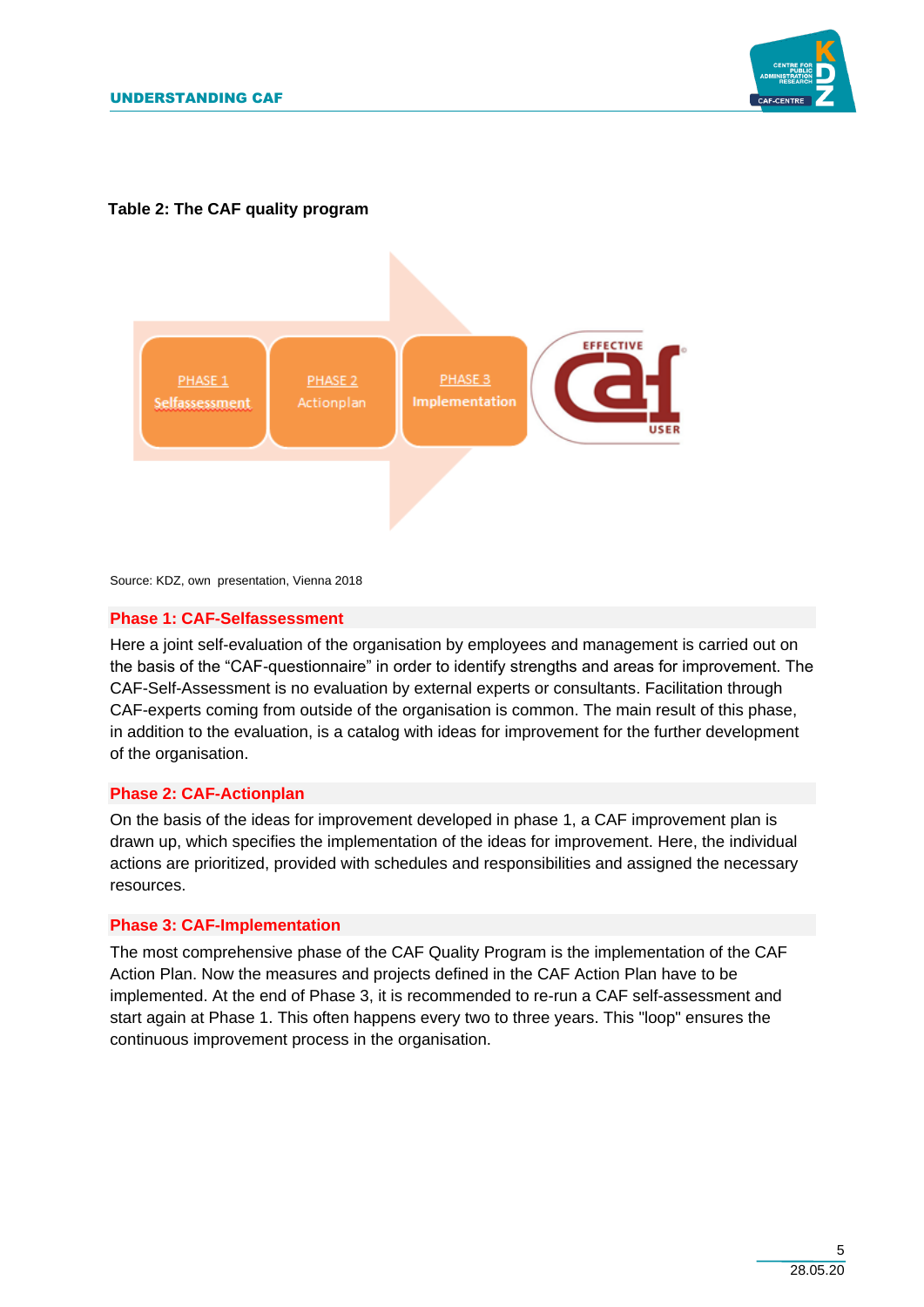

# Label "Effective CAF User"

At the end of the CAF process, the label "Effective CAF User" can be applied as a reward for the effort and as proof of excellent work of the organisation.



The CAF label "Effective CAF User" was developed by the CAF Expert Group of "European Public Administration Network" (EUPAN). This is a feedback from experienced, external CAF experts. The correct use of the CAF and the effectiveness of the chosen path for further development in the sense of quality management are confirmed.

Specifically, the CAF label

- ❑ confirms a high degree of efficiency in administrative procedures and service orientation;
- ❑ high degree of willingness to implement a continuous improvement process and
- ❑ thus achieving effective and sustainable improvements for citizens and society.

CAF can thus become an important tool of change for each organisation by helping management to work together with employees to gain a common understanding of the starting position and future challenges of the organisation and to reveal potential for improvement. The time-efficient sequence of the workshops and the solution-oriented approach guarantee rapid implementation success.

# **3 Does CAF work?**

Over the past decade, some 4000 public sector organisations at different levels of government and non-profit organisations have used CAF as a tool for continuous quality and organisational development.

A survey in Austria showed that more than 70 percent of CAF users achieved concrete improvements and further developments in the organisation. In particular, the following results were achieved:

- ❑ finding and implementing concrete improvement measures and developing the organization (over 70 percent);
- ❑ Carrying out an employee survey and task appraisal as well as improving communication and understanding of impact and result orientation (about 60 percent).
- ❑ Increase in team spirit and understanding of the customers needs and expectations (around 50 percent).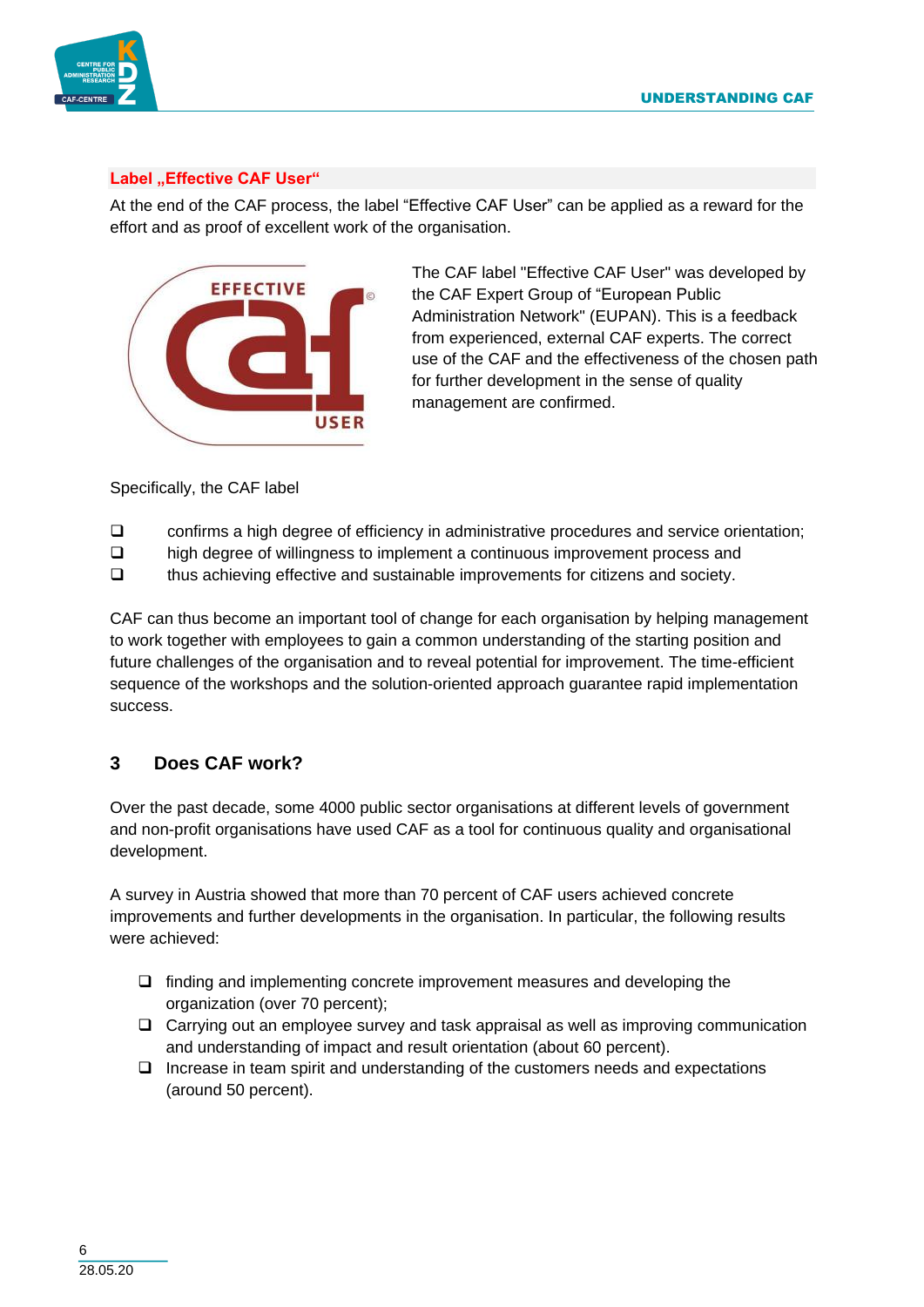

### **Table 3: Results of CAF Implementation**



Source: CAF-study 2015, KDZ Vienna

Experiences of CAF users show that between 40 and 120 concrete suggestions for improvement can be worked out through a CAF implementation. Approx. 30-40 percent result in concrete action plans such as "Developing a management model, introducing a regular and structured appraisal interview, updating job descriptions, regular evaluation of the organisations structure and field offices as well as key core processes, optimising the meetings and communication, building project management and use of structured project controlling, professionalisation of public relations, Expansion of online services, intensification of the use of customer and employee surveys and much more"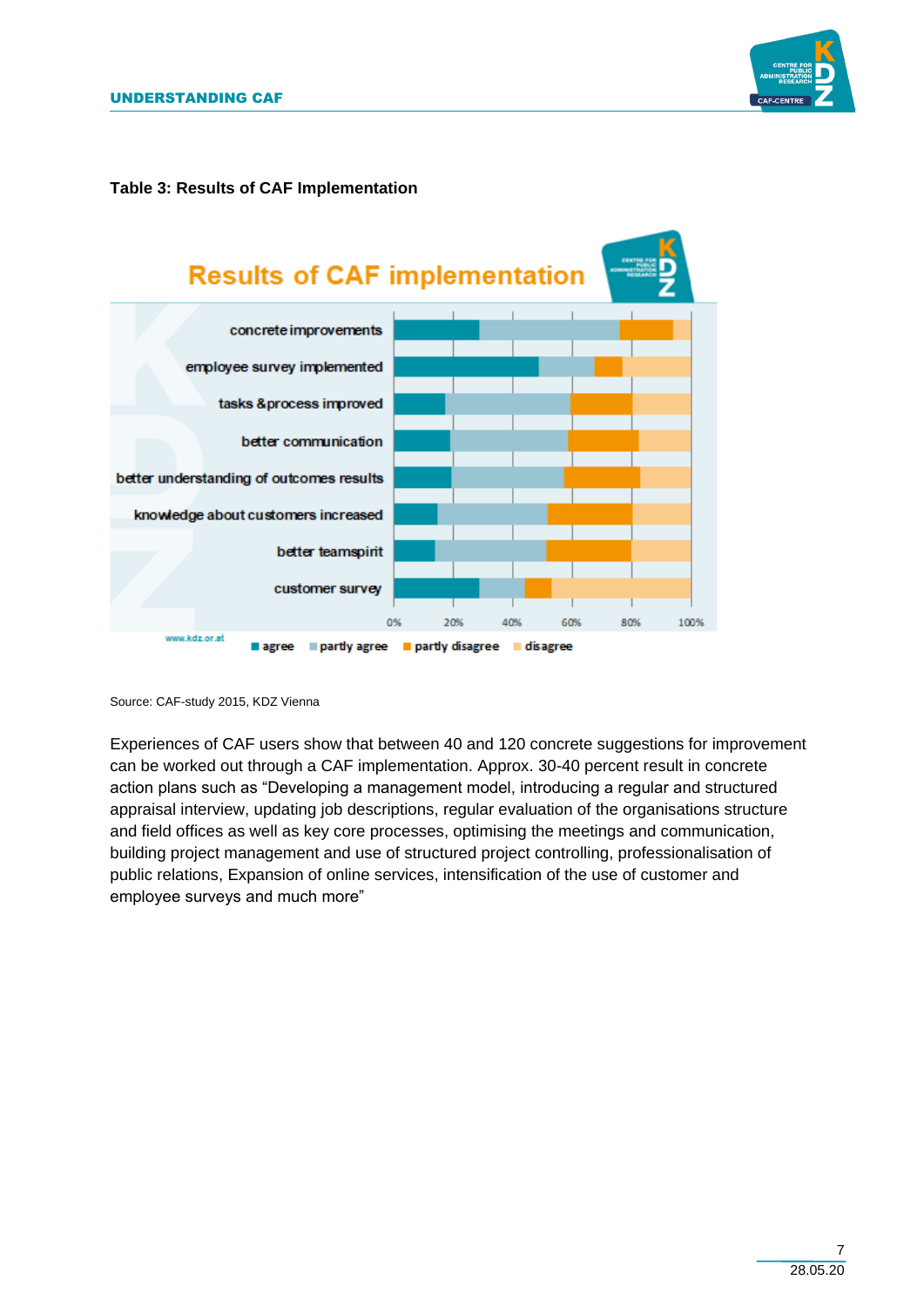



And what do the CAF users say ......?

*"It was a great experience for our municipality to examine the processes with other municipalities and also internally and formulate goals consciously.*

*We've seen improvements in communications, leadership and citizen orientation. I would like to recommend the CAF to all the municipalities, as it is a very good tool to do a self-assessment and to better identify the necessary measures for improvement. The CAF is a living process that should always be in the foreground.* 

*"More transparency, more customization and, with regard to budgeting, a forward-looking planning."*

*"I also see the CAF as a management tool. The strengths and weaknesses in all areas (eg citizen / customer orientation, leadership quality, employees, social responsibility, partnerships) are brought to the fore and the need for action defined. The area of politics and administration is also repeatedly in focus and contains many ambiguities and no clear guidelines. Even there, the CAF can help!"*

In addition to the numerous internal improvements which the organisations can achieve with the CAF, the many years of experience have the following key advantages:

**Better services for the citizens:** Implementing CAF increases the quality of services for the citizens and customers and thus their satisfaction.

**Tailor-made for the needs of public administrations:** CAF is the European quality management tool developed by public administrations for public administrations.

**Involving the people:** The methodology of self-assessment and consensus is the bases for the systematic involvement of the people in the improvement of the organisation.

**A common language for benchlearning:** CAF creates a common language that allows staff and managers in an organisation to discuss organisational issues together in a constructive way. It promotes the dialogue and the benchlearning among public administrations.

**Quick comprehensive organisation check with overall overview:** The results of a CAF implementation are quickly available and show the strengths and improvement areas in terms of an organisational check. Further more CAF sets the ground for change in the organisation.

**Self-assessment based on evidence and measurements:** The self-assessment stimulates public sector organisations to gather and use information concerning the functions of the organisation. The more an administration progresses towards continuous improvement, the more it will systematically and progressively collect and manage information, both internally and externally.

**No external costs and consulting:** All CAF documents and methods are available free of charge without a licence fee. Excellent organisations can use CAF without any external costs.

**Label "Effective CAF User":** The label "Effective CAF User" is an award for excellent public sector organisations using CAF. It provides recommendations and external feedback for the further development of the organisation.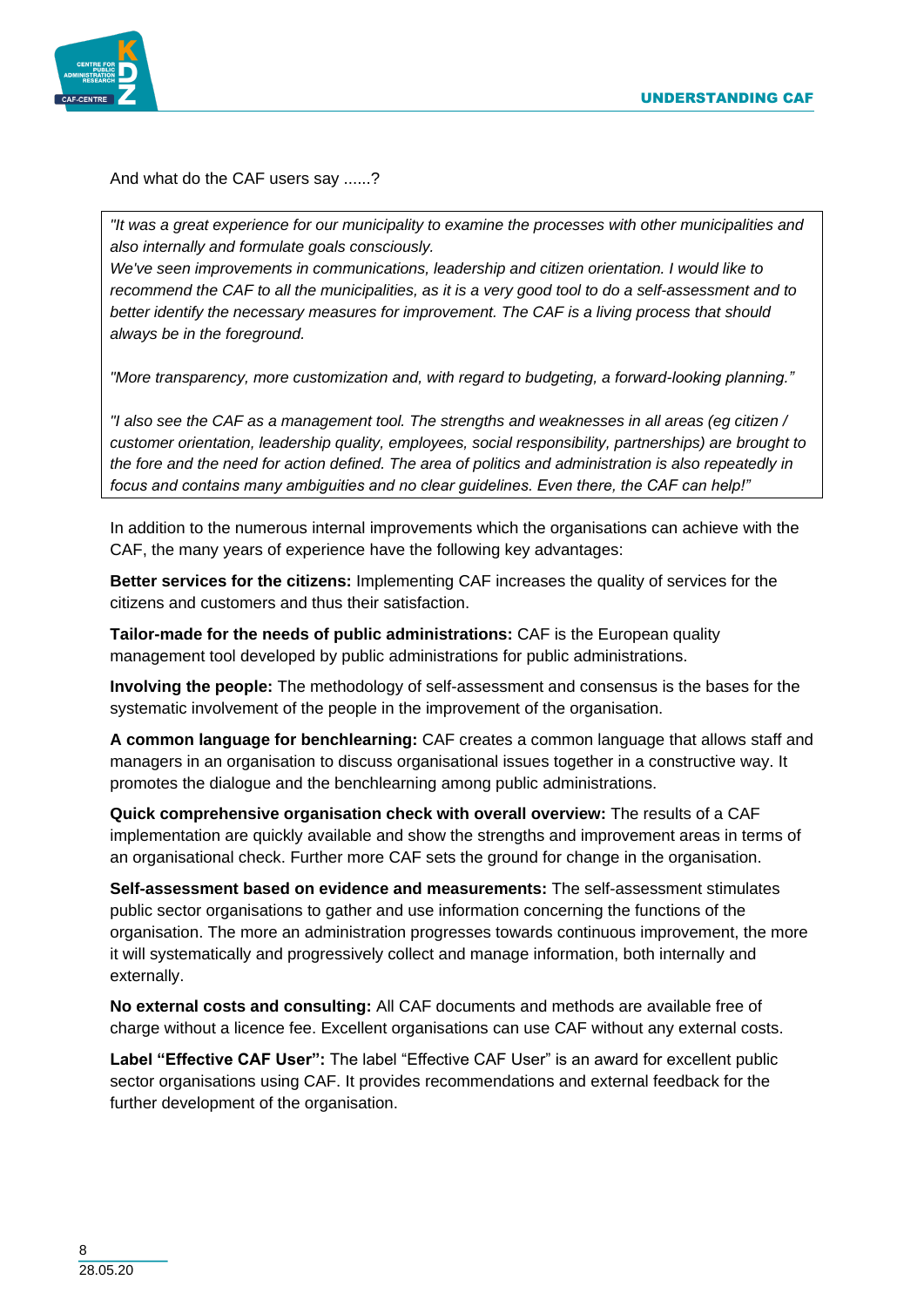

# II Guide to CAF Implementation

# **1 Phases of the CAF Program**

The CAF program is based on a clear logic based on a lean project structure and structured

# **Table 4: CAF Program**



# **Decision for the CAF application**

CAF supports public sector organizations in the qualified positioning and ongoing organizational development. At the beginning of a check, the decision to use CAF requires to what extent this project approach can support the objectives of the organization and also fits the organizational culture itself. If you are a manager and ask yourself the following questions in your leadership work, the use of CAF is recommended: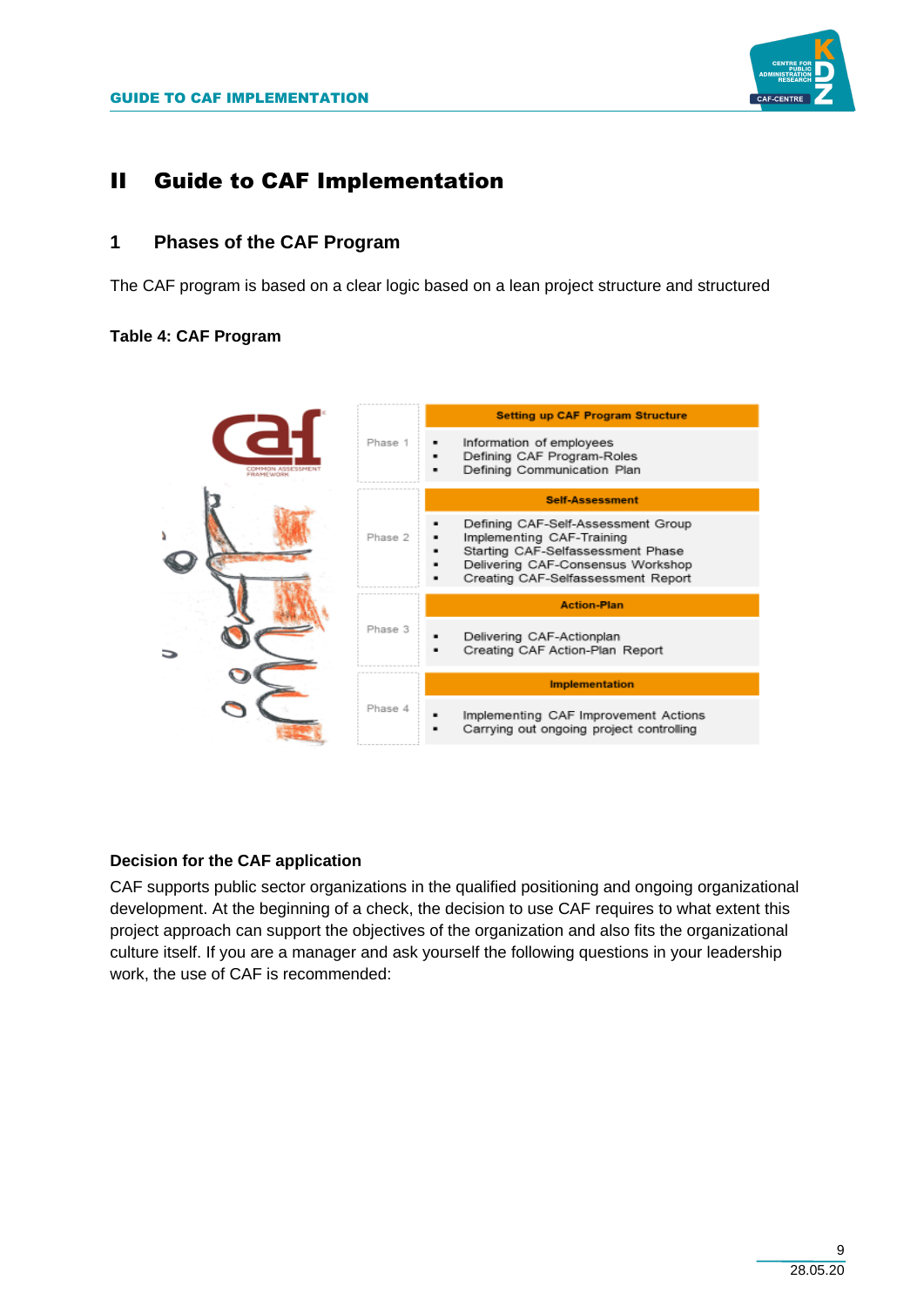

# *Checklist CAF*

- ❑ Where do we stand and where do we want to go together?
- ❑ How can I promote cross-departmental thinking and exploit the innovative potential of my employees?
- ❑ I am new to my leadership role and want to gain a quick but concise insight into the status quo, strengths and weaknesses of the organisation?
- ❑ What are my departments doing and what challenges do they see?
- ❑ What is the mood in the team and how is the interdepartmental and interdepartmental cooperation structured?
- ❑ How can I create motivation internally and a suitable start for necessary change projects?
- ❑ Are our administrative processes efficiently organized?
- ❑ How and where can we save time and money what are the potentials?
- ❑ How can we make our services even more efficient and "closer to the citizen"?
- ❑ How does the cooperation work internally and with external partners and politics?
- ❑ What are our central strategic areas of action to which we need to find concrete answers in the next 2 to 3 years?

Furthermore, a basically open and mutually appreciative discussion culture should be part of the organisation's self-understanding, as well as the fundamental willingness of the employees to have a critical view of their own organisational structures, processes etc.

If the organisation decides to use CAF for this, experts should be consulted, especially during the initial application. In addition to practical know-how in quality management and the Common Assessment Framework in particular, they should understand the nature of organisation work and have practical and, above all, solution-oriented facilitation skills.

Depending on the size of the organisation CAF can be introduced for the whole organisation as well as only in single departments. In organisations up to 150 employees CAF can be well implemented in the overall organisation. In larger units, especially organisations that have a broad structure of business units and departments / units, a separate implementation in the individual organisational units is recommended. As experience has shown, CAF is particularly well-suited to rolling out unified management and leadership standards or supporting the implementation of strategic guidelines at an operational level. Here, CAF offers the necessary flexibility - within the European standards - to supplement or adjust the assessment grid accordingly, so that the assessment grid tailored to the specific requirements of the organisation can be developed.

Furthermore, the necessary internal time of the CAF program has to be calculated individually for each organisations. Experience has shown that in each organisation, each CAF self-assessment team member should be given about 3 to 5 working days.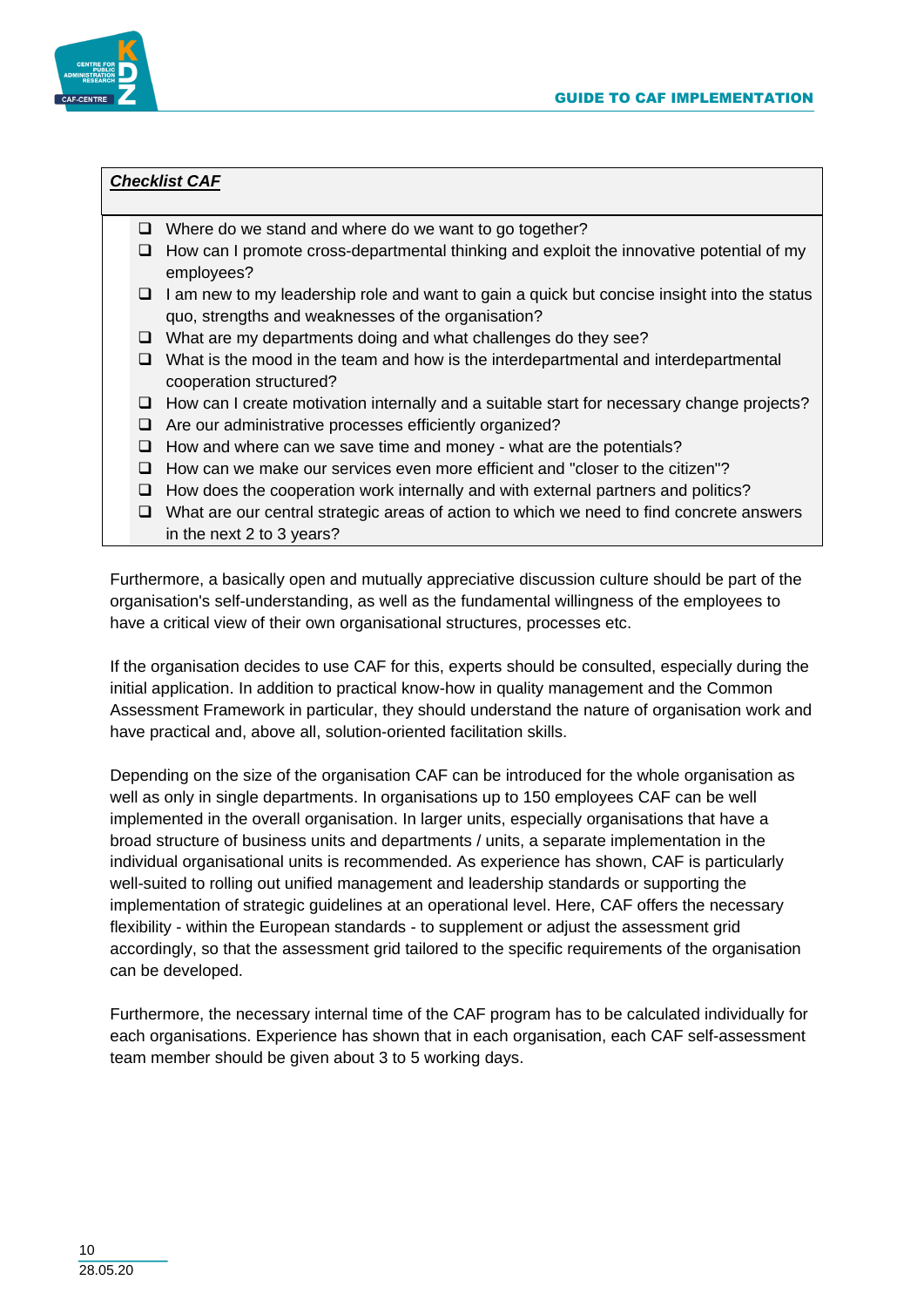



The decision for or against CAF should be openly discussed in the management team. The checklist can be helpful in asking the right questions to make the right decision for the organisation. It must be clear that CAF is not an "expert" procedure in which external experts determine what is "good" or "bad", but start a joint organisational development process - a continuous improvement process. The CAF grid is the fundamental standard of evaluation for good administrative management.

### **Information of the employees**

In order to ensure transparency from the outset and to enable all employees to participate in the CAF program, employee information is useful before the CAF self-assessment team is defined. Accordingly, all organisation employees should at least be informed about the project and the goals of the CAF program. These are in particular:

The participation of the general manager (director etc.) in the staff information is recommended. The employee information will be:

- ❑ The CAF, its objectives, approach and expected results presented;
- ❑ Employees are invited to express interest for participation in the selfassessment group (SAG) within two weeks. Alternatively the CAF Program Officer invites dedicated members based on explained selection criteria;
- ❑ The Lead / CAF program officer will designate the CAF self-assessment team after the two-week registration deadline according to the selection criteria.



Use the employee information not only for the presentation of CAF, but also as an ideal framework for past successes, projects etc. which have already been implemented by the team to highlight and celebrate. CAF should not be seen by employees as an "indication" of inadequate quality in services and processes. CAF focuses on the strengths and potentials of the organisation in order to achieve consistent service improvements and increased efficiency.

Particularly important is also a united appearance of the management team. Only if politics and administration are behind the CAF program and show convincement for the CAF, the necessary credibility can be created and strategic relevance underlined.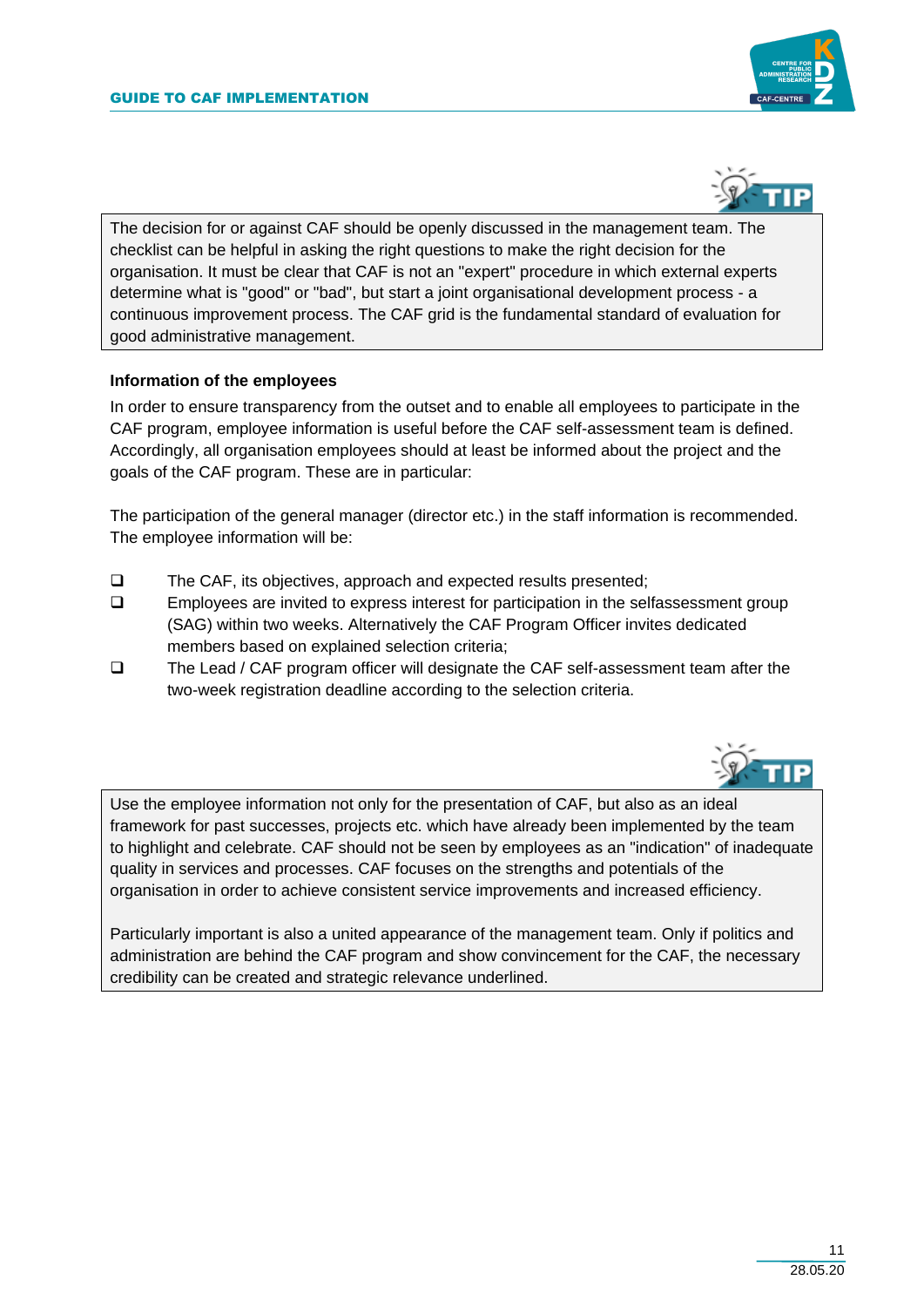

### **Define CAF program roles**

The following program roles and responsibilities have to be defined:

# **CAF program management**

A CAF-programme manager has to be appointed by the general manager. The CAF-programme manager is responsible for planning the CAF process, setting milestones, selecting the CAF selfassessment group. Further more the CAF-program management is available internally for any questions about the CAF program. The tasks of the CAF program manager in detail are:

- ❑ The content and timing of planning and coordination of the CAF program;
- ❑ Informing the employess, at least at the beginning and end, as well as ensuring effective information and communication during the CAF program - drawing up a communication plan;
- ❑ After volunteering to the CAF Self-Assessment Group, the CAF Program Management will designate the CAF Self-Assessment Group according to specific criteria;
- ❑ Acceptance of CAF final result and manage the implementation of the CAF-Action plan.

To support the CAF program management, a CAF program assistance should be set up. This should be a co-worker in the organisation, who will take care of the ongoing coordination of appointments, take care of the preparation of the workshops and support the CAF program management in the creation of information, evaluations etc. The tasks of the CAF program assistant include in particular:

- ❑ Supporting CAF program management in CAF communal agendas;
- ❑ Organisation and preparation of the workshops (invitation of the participants, preparation of the premises, preparing printouts, etc.);
- ❑ Preparing and keeping up to date all necessary information and communication tools;
- ❑ Result documentation of the CAF consensus workshop;
- ❑ Result documentation of the action plan workshop.

#### **CAF self-assessment group**

For the actual implementation of the self-assessment, a CAF self-assessment group should be appointed. This includes depending on size / number of employees of the municipality between 4 and a maximum of 15 people. Anyway, part of the CAF self-assessment group are:

- ❑ CAF Program Management
- ❑ One employee from each functional area / department of the organisation

Optionally, the general manager/director may also be a member of the CAF self-assessment group. This has the advantage that implementation decisions can usually be made more quickly. It should be emphasized that CAF does not judge the quality of political decisions but the quality of organisation services.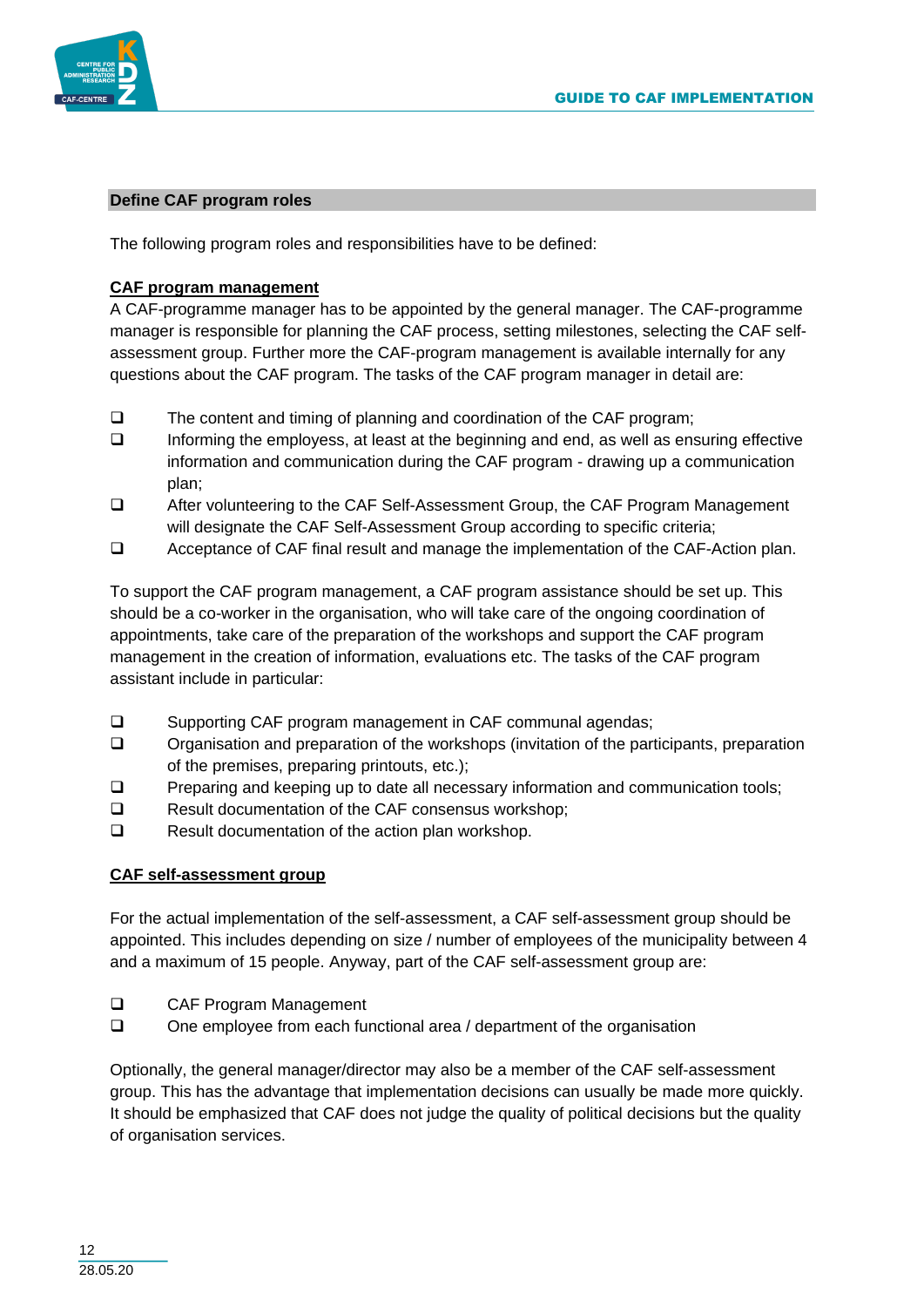

If, in the presence of the management, the members of the self-assessment group are reluctant to make their own opinions and suggestions, it can be considered to compose the selfassessment group without the management.

The tasks of the CAF self-assessment group include in particular:

- ❑ participation in the CAF training;
- ❑ Individual filling in the CAF questionnaire (individual self-assessment);
- ❑ participation in the CAF onsensus Workshop;
- ❑ Participation in the CAF Action Plan Workshop;
- ❑ Willingness to participate in the implementation of the CAF improvement actions.

#### **Set communication plan**

The communication plan includes who (politics, staff, citizens, departments etc.) is informed when and by what means of communication (personal, e-mail, drive, etc.) about which CAF related activities. This plan is an important tool for the accompanying project communication. As in any change project transparent and goal-oriented communication across all project phases ensures the acceptance and the success of the CAF program.

The CAF program management is responsible for communicating the CAF results to the general director/management and staff.

#### **Select CAF Self-Assessment Group**

Following the employee information, employees will be given two weeks to announce their interest or willingness to participate in the CAF self-assessment group.

The CAF program manager is responsible for the correct composition of the CAF selfassessment group. The CAF self-assessment group consists of at least one employee from each service area or department. If the total number of employees is less than five employees all employees are part of the CAF self-assessment group.



The selection of the CAF self-assessment group is an important decision for the successful implementation of the CAF process. The decision should be based on the principle of balance. In addition to a good mix of professionals, there should also be critical persons in the CAF selfassessment group who can provide additional perspectives. A mix of different age groups, gender, education, duration in the organisation, hierarchy etc. should also be included in the selection process. As a result, the CAF self-assessment group should reflect a good crosssection of the entire organisation team. In a first step, it is advisable to invite the staff to the employee information, to announce their interest in the cooperation and to make a selection based on this. Nomination to the CAF self-assessment group by the CAF program manager is also possible and should be transparent according to the listed decision criteria.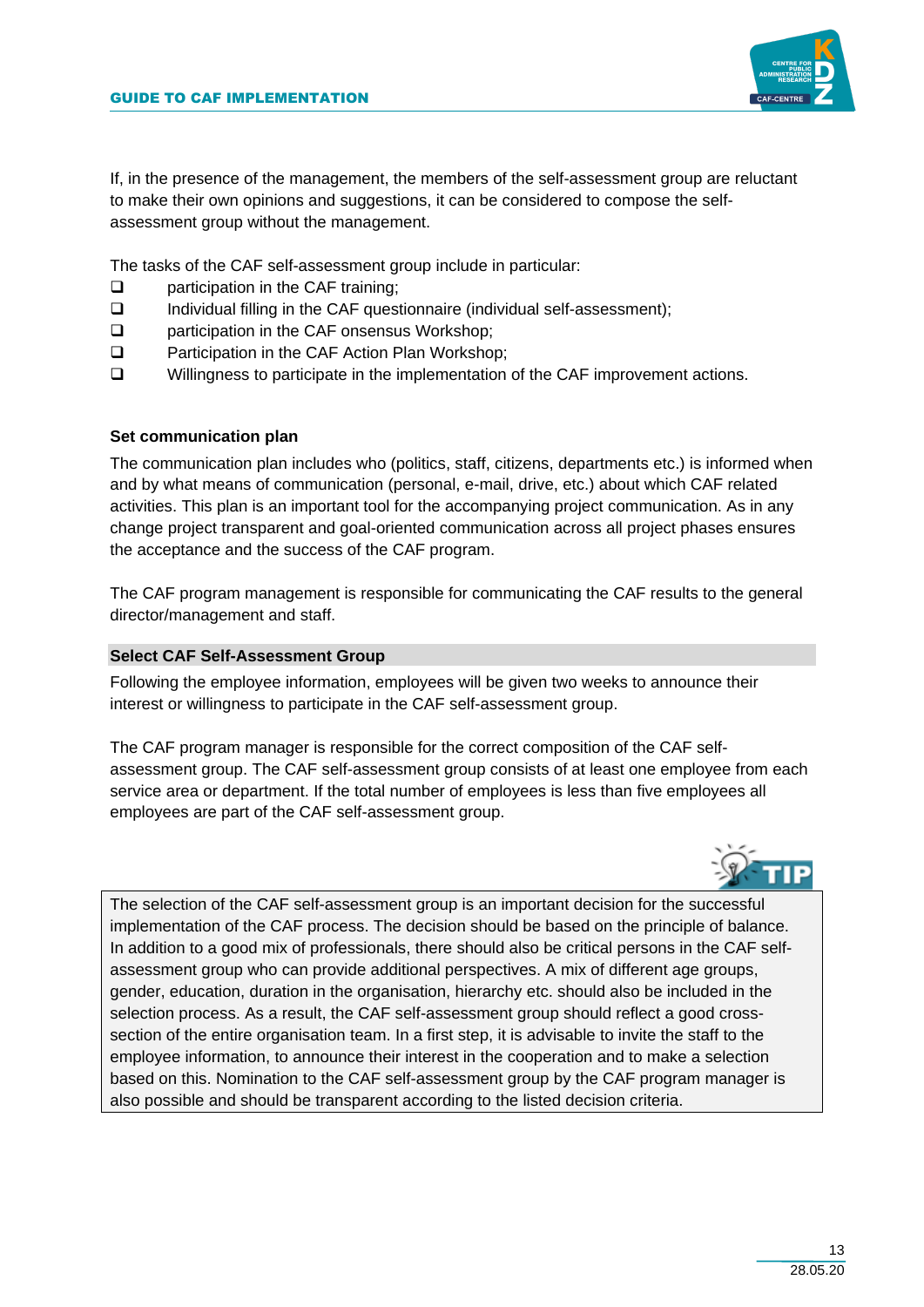

TP



# **Conduct CAF training**

As part of a one to two-day training, the members of the CAF self-assessment group are introduced to CAF and introduced to their specific tasks.



#### **Start individual evaluation phase**

At this stage, each CAF self-assessment group member should individually perform their CAF self-assessment. The "CAF questionnaire" is used for this.

#### **Table 5: Overview CAF-Self-assessment questionnaire**



Source: KDZ, 2019

Each CAF self-assessment group member answers the CAF questionnaire based on the own knowledge and own work experience in the organisation. Each CAF self-assessment group member notes his / her assessment for CAF criterion and Sub-Criterion:

- ❑ What are our strengths Whera are we good?
- ❑ Which improvement areas do I see?
- ❑ What improvement actions should be implemented?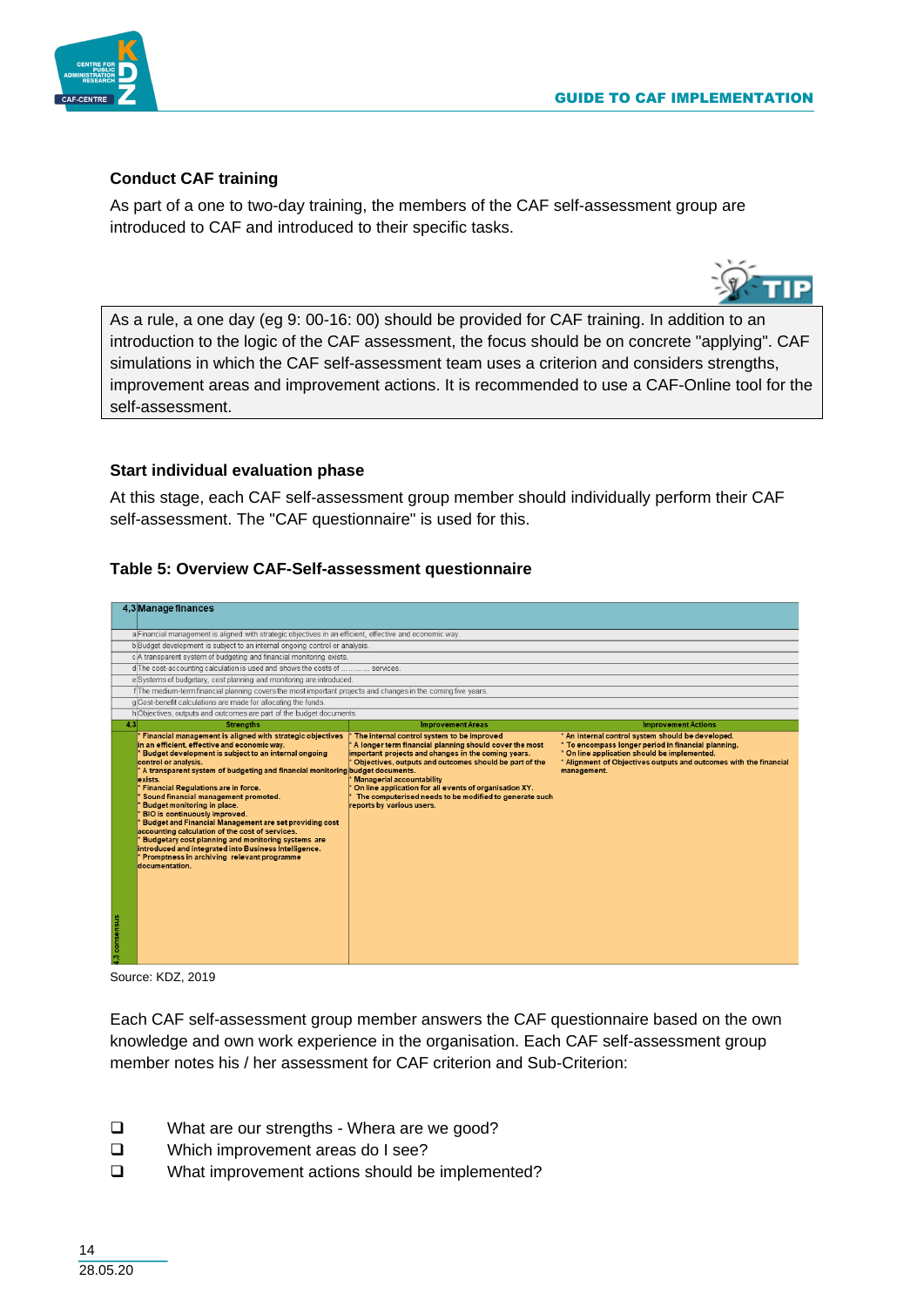

❑ A score between 0 and 100 points.

For the individual assessment phase, a timeframe of between four and six weeks should be scheduled, with each CAF self-assessment group member taking about one to two days to assess. During the individual assessment, the CAF self-assessment group members can meet in smaller groups. At these meetings perspectives can be exchanged, possible ambiguities and questions can be discussed and clarified. However, the assessment - the description of strengths, improvement areas, improvement actions and the scoring - must be done individually.

At the end of the four- to six-week individual assessment phase, the individual completed questionnaires are transmitted to the facilitation/moderation in preparation for the CAF consensus workshop. The assessments of each CAF self-assessment group member should be anonymous and confidential.



To support the individual assessment phase the use of CAF Online Tools is recommended. They guide the CAF self-assessment group through the questionnaire step by step. In addition, notes and explanations of the CAF model, CAF terminology and the rating scales can be used. In addition CAF Online Tools ensure an efficient and complete preparation of the CAF consensus workshop.

# **CAF consensus workshop: Evaluating together - improving together**

The CAF consensus workshop is at the heart of the CAF program. At this point the CAF Self-Assessment Group unites and discusses the different perspectives. Different points of view become transparent, first suggestions for improvement are discussed and agreed upon. Through consistent solution orientation and focus on a common consensus of the facilitation/moderation, the CAF self-assessment group experiences itself as an engine of administrative development.

The preparation of the CAF consensus workshop takes place

- ❑ contentwise by the facilitator/moderator;
- ❑ organisationally through the CAF program management and CAF program assistance.

Only the members of the CAF selfassessment group participate in the CAF consensus workshop. The CAF consensus workshop can be set up as follows:

- ❑ either as a block workshop: 2 days at a time (it has proven useful to schedule the first day with "open end")
- ❑ or through five to seven closely spaced half-day workshops (the time between workshops should not exceed one week).

At the beginning, common rules and framework conditions for the joint work are agreed and the daily routine coordinated. The moderator briefly presents the CAF criteria, explains the results of the individual self-assessment or invites members of the group to present the results. The moderator leads the discussion with a focus on formulating suggestions for improvement.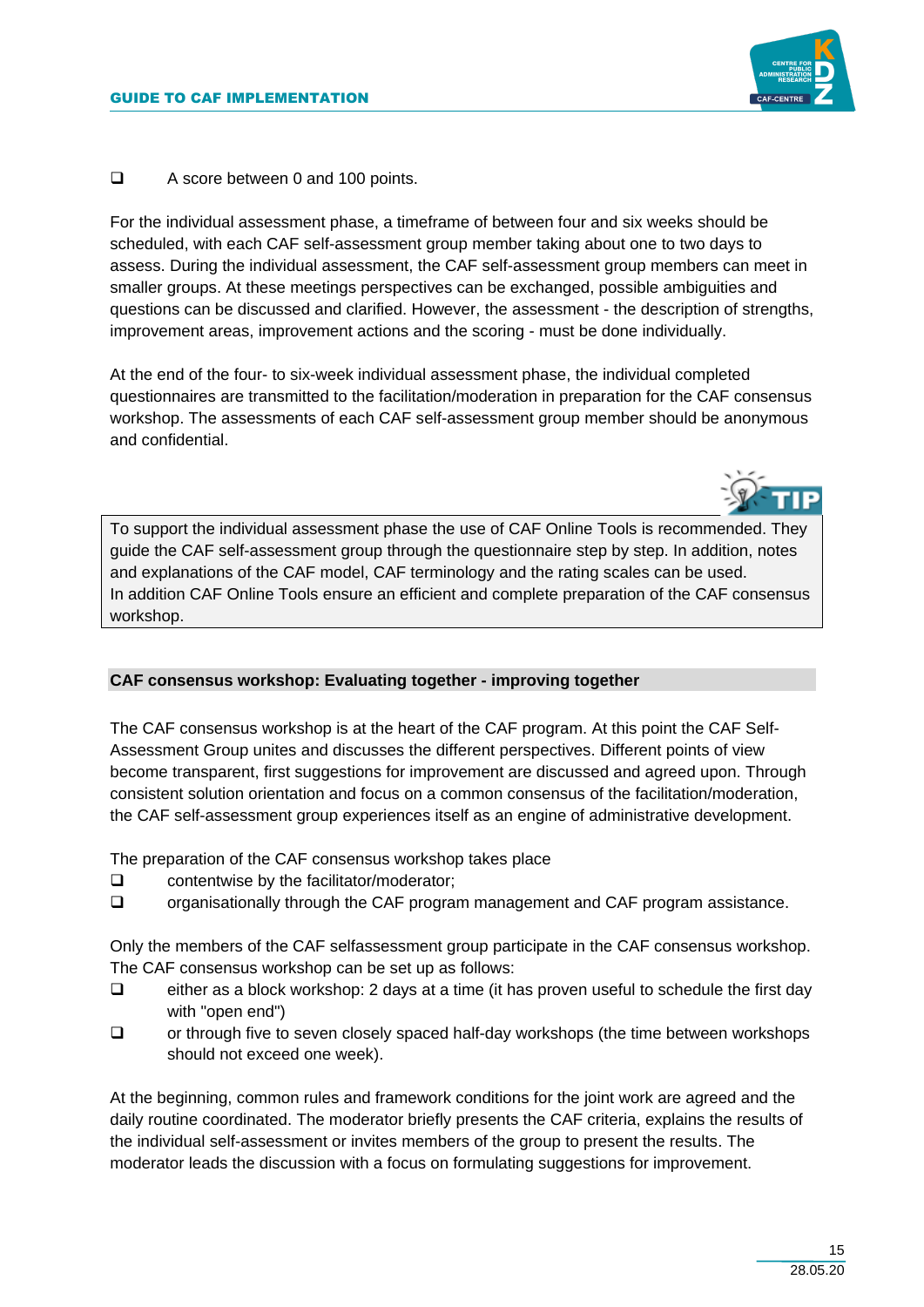

The essential principle is that the workshop works according to the consensus method. In other words, the CAF self-assessment team has common ground for each sub-criterion

- ❑ strengths of the organisation;
- ❑ improvement areas in the organisation;
- ❑ improvement actions as well as
- ❑ a score between 0 and 100 points.

The CAF moderator cares for the documentation of the results of the consensus workshop.



The professional facilitation of the workshop guarantees the thorough preparation of the CAF consensus workshop, fosters the commitment of the CAF self-assessment group and gives a critical view on the organisation and it´s processes. The central task of the moderation is to structure the discussion and, if necessary, to visualize it and, above all, to support a discussion focused on solutions and come to a consensus with good questions. This is a key success factor as the consensus within the CAF self-assessment group reaches the important "YES" for the further implementation of individual policy proposals. This greatly supports the actual implementation.

Use this workshop also as a team event and as a token of appreciation of the team. Basically, the implementation of the workshop in an external location is recommended, in order to create the necessary privacy here as well as to use the times after the workshop for a get-together. Of course, the workshop in the organisation is also possible. However, this should ensure the necessary privacy and time availability of the CAF self-assessment group members.

#### **CAF-self-assessment report**

After the consensus workshop, the moderator compiles the CAF self-assessment report and hands it over to the CAF program management. The CAF self-assessment report shows the strengths, improvement areas and improvement actions.

The CAF Self Assessment Report forms the basis of the Action Plan Workshop.

The CAF self-assessment report documents the outcome of the discussion (consensus) on all nine criteria of the CAF.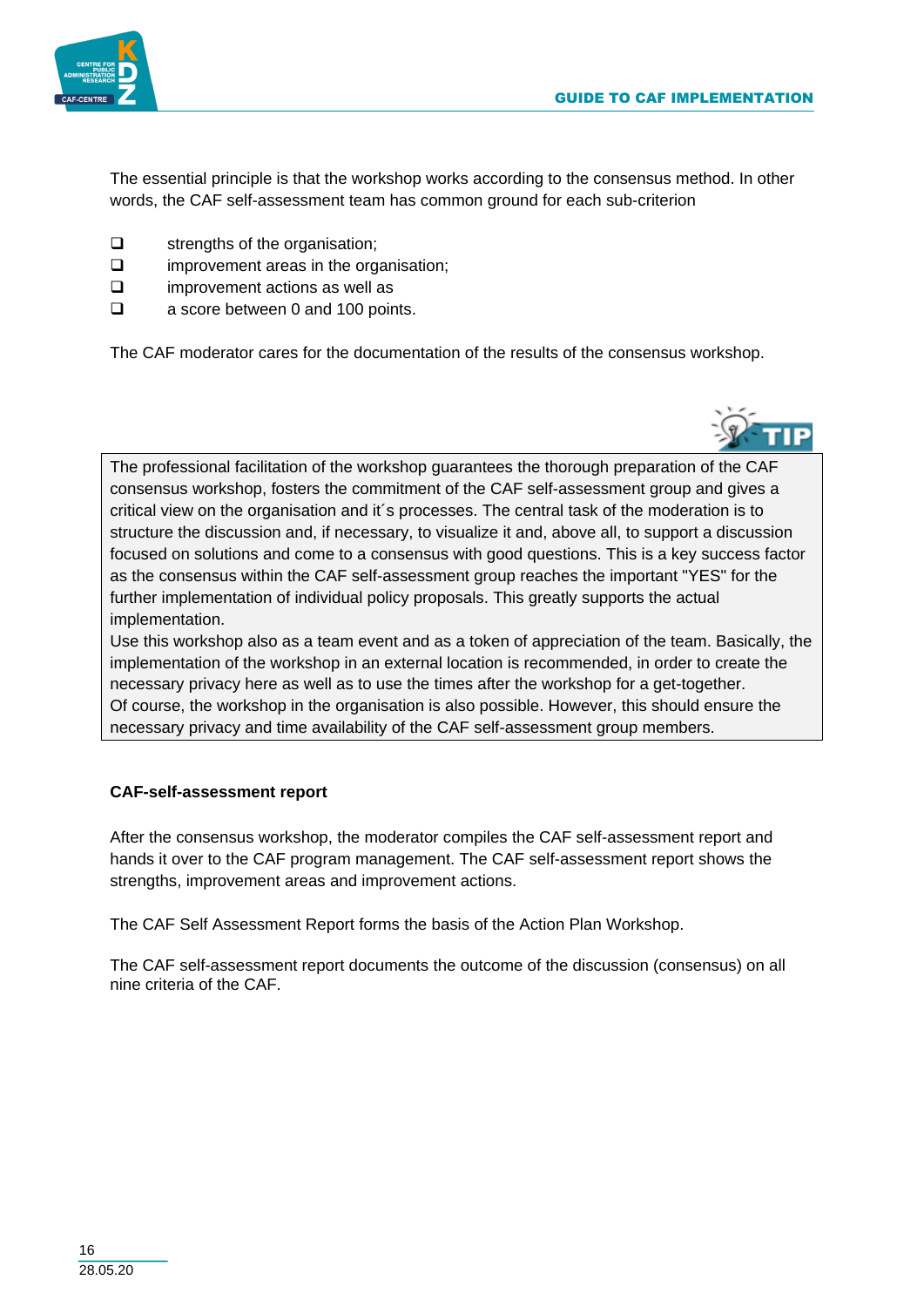

|  | Table 6: Example chapter CAF-Selfassessment Report |
|--|----------------------------------------------------|
|  |                                                    |

| 2.3<br>ပ္တ | <b>Strengths</b>                     | * Indicators on output level exists and they are measured.                                                                                |    |  |
|------------|--------------------------------------|-------------------------------------------------------------------------------------------------------------------------------------------|----|--|
|            |                                      | * Strategy and objectives are communicated regularly to all<br>employees.                                                                 |    |  |
|            |                                      | * Detailed Plan of Activities are regularly and jointly prepared.                                                                         |    |  |
|            |                                      | * Trained and experienced staff.                                                                                                          |    |  |
|            |                                      | * The Strategy is being prepared for the first time in a wide<br>consultative and participatory process.                                  |    |  |
|            | Improvement<br><b>Areas</b>          | * New communication strategy in line with expected new<br>strategy 2019-2024.                                                             | 60 |  |
|            |                                      | * To improve relations between programme and operations.                                                                                  |    |  |
|            |                                      | * Measurement of the performance of the organisation.                                                                                     |    |  |
|            |                                      | * Better projection of staff and costs needed.                                                                                            |    |  |
|            |                                      | * Better involvement of all employees in development of the                                                                               |    |  |
|            |                                      | Strategy.                                                                                                                                 |    |  |
|            |                                      | * Design of new communication strategy in line with expected<br>new strategy 2019-2024.                                                   |    |  |
|            | <b>Improvement</b><br><b>Actions</b> | * Measure the performance of the organisation.                                                                                            |    |  |
|            |                                      | * Introduction and implementation of Result Based<br>Management/Budgeting and International Public Sector<br><b>Accounting Standards.</b> |    |  |

Source: KDZ, 2019



After creating the CAF self-assessment report, the general manager/director should also be informed about the key findings of the CAF self-assessment. The results should be communicated to the entire staff only after the conclusion of the action plan workshop.

# **2 CAF-Action Plan**

### **CAF-Action Plan Workshop**

Following the implementation of the CAF consensus workshop and on the basis of the CAF selfassessment report, a 1-day workshop will be held on the preparation of the CAF Action Plan. This workshop will prioritise and categorise consensus-building measures (important, urgent, etc.), and provide responsibilities and timelines. The CAF self-assessment group builds the participants of the CAF Action Plan Workshop. If the management has not participated in the Self-Assessment Workshop one or two representatives of the management can participate in the CAF Action Plan Workshop. It can also be decided that a part of the self-assessment group runs the CAF consensus workshop.

The preparation of the CAF action plan workshop takes place

- ❑ contentwise by the facilitator/moderator;
- ❑ organisationally by the CAF program management and CAF program assistance.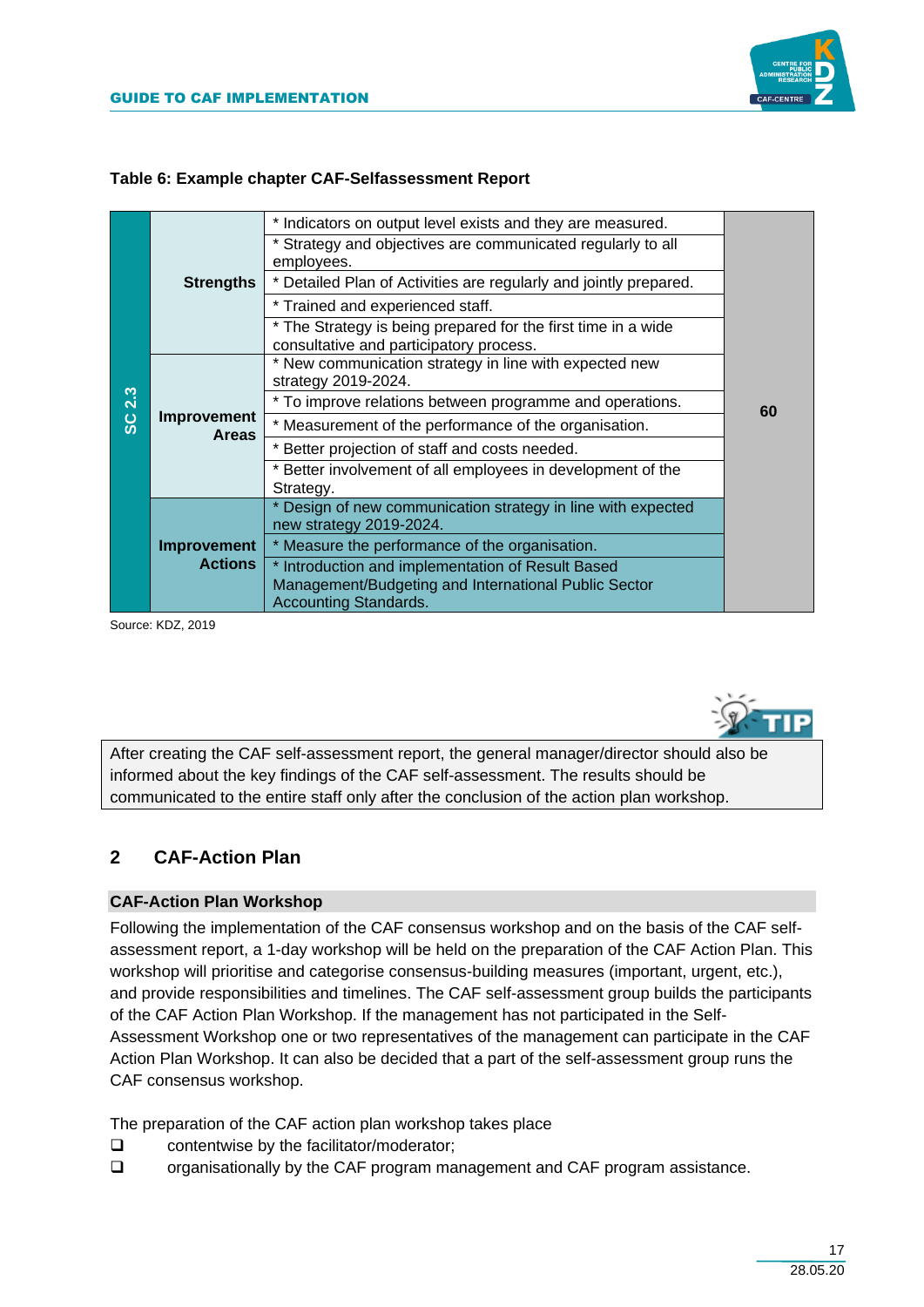

#### **CAF-Action Plan Report**

Based on the Action Plan Workshop, a CAF Action Plan is prepared to guide the organisation in implementing the CAF improvement actions. It is recommended that the CAF Action Plan for Implementation is divided into several groups ("CAF Action Groups") that pool together related actions. Attached an example:

# **Table 7: Example CAF-Actiongroups**



Source: Example; KDZ 2019

The concrete implementation roadmap is outlined for each of these measures under the guidance of the moderator. This means that the objectives of the action are defined ("What should be achieved in concrete terms?") and the concrete implementation steps ("What is to be done by whom and by when?") as well as the expected processing effort ("How many person days will we have to spend?").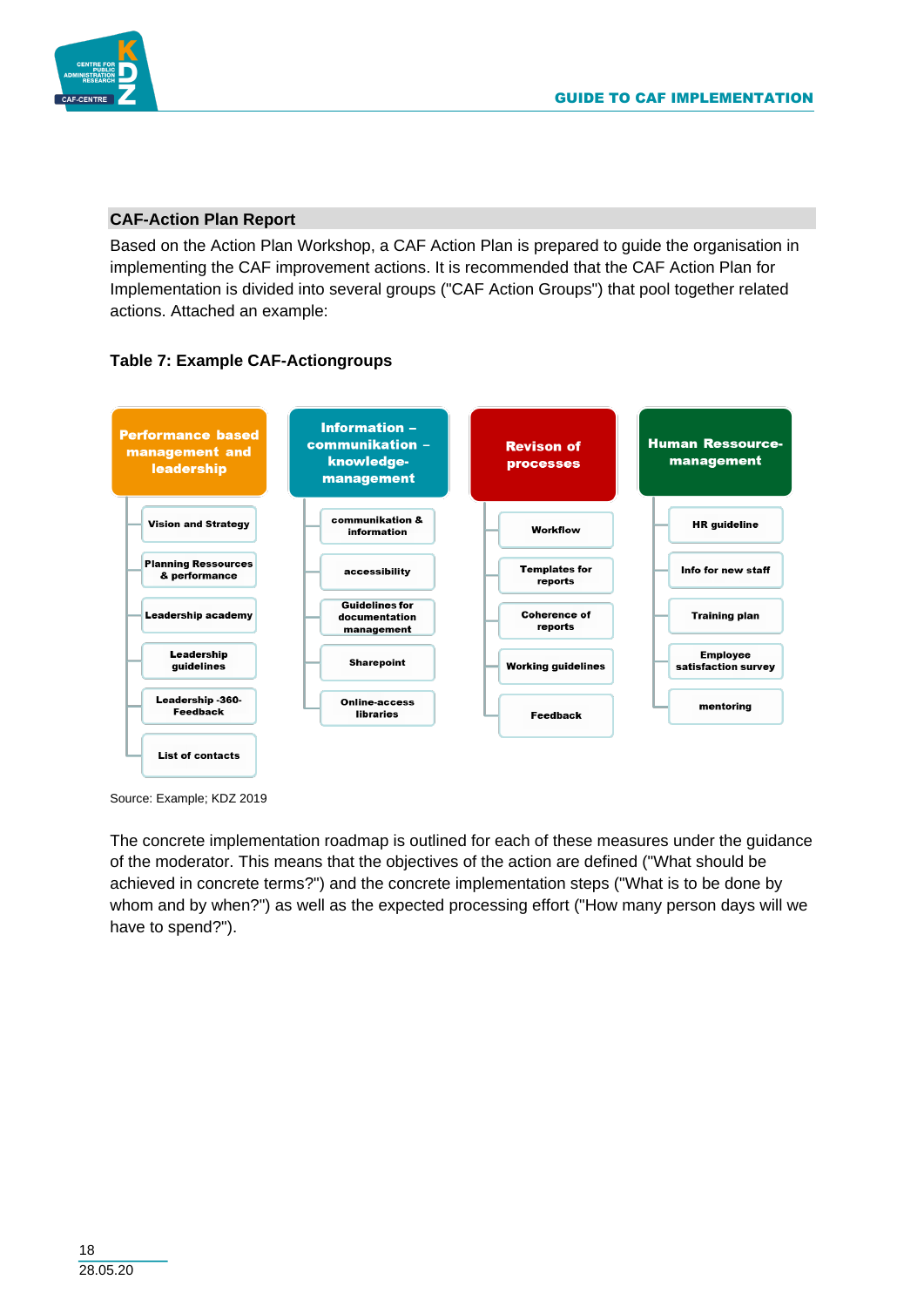# **Tabelle 1: Example CAF-Actionplan**

| <b>Description of the activity</b>                                                                                                                                                                                                                                              | realized<br>until                                                | <b>Duration</b><br>person<br>days | complexity<br>(low,<br>medium,<br>high) | <b>Project</b><br>manager | Sub-<br>criterion        |
|---------------------------------------------------------------------------------------------------------------------------------------------------------------------------------------------------------------------------------------------------------------------------------|------------------------------------------------------------------|-----------------------------------|-----------------------------------------|---------------------------|--------------------------|
| <b>Overal Objective:</b><br>Improvement of internal organisational structure<br><b>Activities:</b><br>Step 1: Workload analyses (status quo and future<br>perspectives)<br>Step 2: Revise organisational chart/job<br>descriptions<br>Step 3: Adoption of new staff regulations | Step1:<br>June<br>2019<br>Step 2-4:<br>1st<br>Quarter<br>of 2020 | 100<br>days                       | high                                    | Director,<br>CR/GF/HU     | 3.1<br>1.2<br>2.2<br>4.6 |
| Step 4: Implementation of new organisational<br>structure, tasks and responsibilities                                                                                                                                                                                           |                                                                  |                                   |                                         |                           |                          |

Source: Example; KDZ 2019

For each of the selected actions, a detailed action plan will be prepared, agreed by consensus and endorsed by the CAF self-assessment group. By clearly naming responsibilities and the timeline, the cornerstones are set that are necessary for successful implementation.

#### **Implement actions**

Now, the improvement actions and projects defined in the CAF Action Plan are to be implemented. Here, the action plan requires a timeframe of two to three years.

The CAF Action Plan is the basis for the implementation of the suggestions for improvement. The CAF program management is responsible for the control of the implementation, the continuous monitoring of the realisation steps and, if necessary, the necessary decision-making in case of uncertainties. It is also important to constantly communicate the implementation progress to employees, partners, customers etc.



We recommend to regularly incorporate the agreements of the CAF Action Plan in the team discussions. The persons responsible for implementation can thus regularly inform about the status of the project as well as discuss possible challenges in the implementation in the team. These regular feedback loops are very important to ensure that the action plan does not go down in the "everyday business".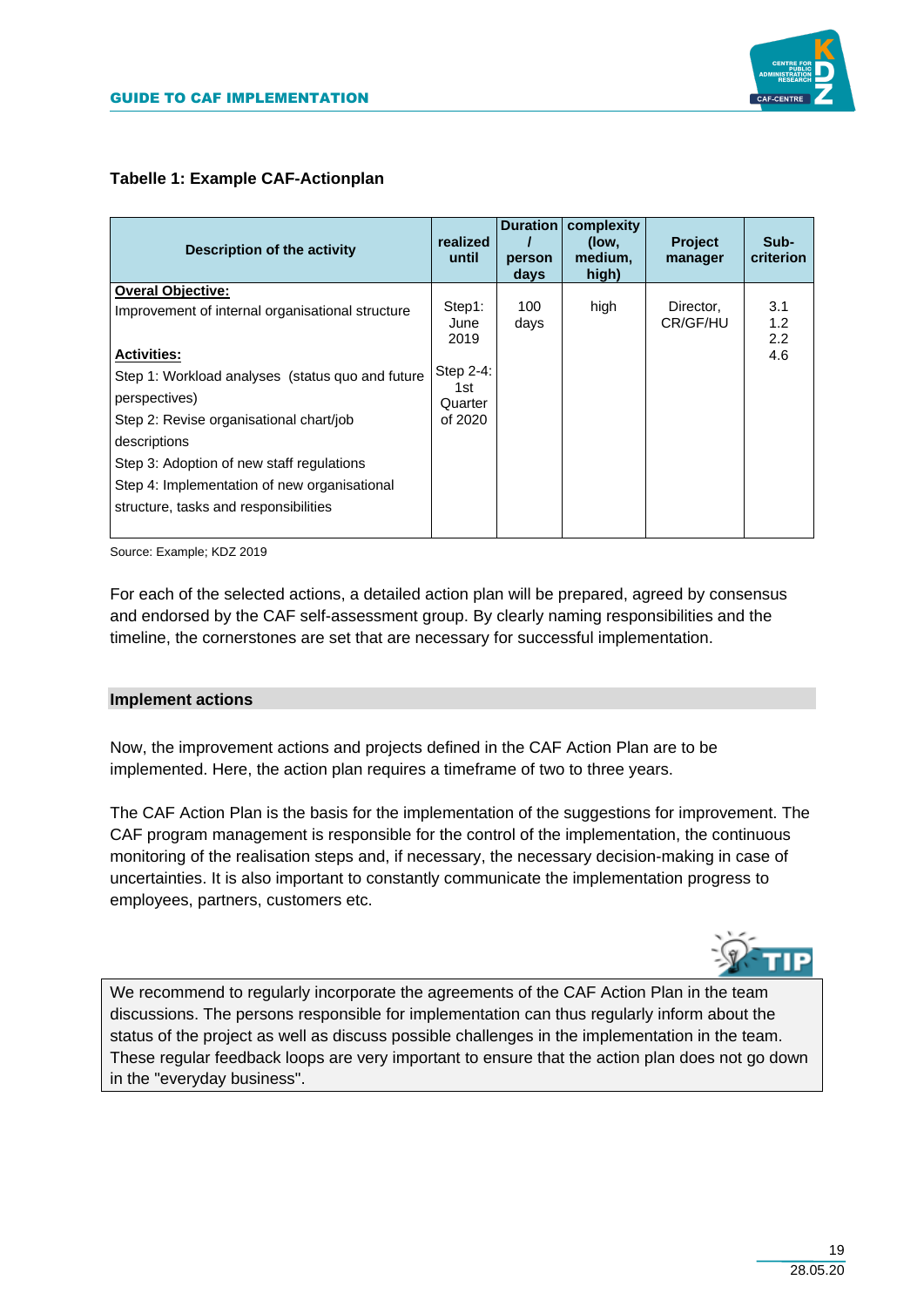

# **Carry out ongoing project controlling**

In order not to lose the overview of the implementation, a suitable system for the organisation should be found to regularly review the project progress. Ongoing project monitoring is the central management tool of CAF program management and provides important insights on where support is needed, certain issues that need to be resolved, and whether time and resources are on schedule.

In practice, it has proved useful to nominate one project manager for the individual CAF actions. The project management of each CAF action regularly reports on the implementation progress of the CAF action in team meetings, CAF jour fixes, etc., which are regularly convened CAF program manager.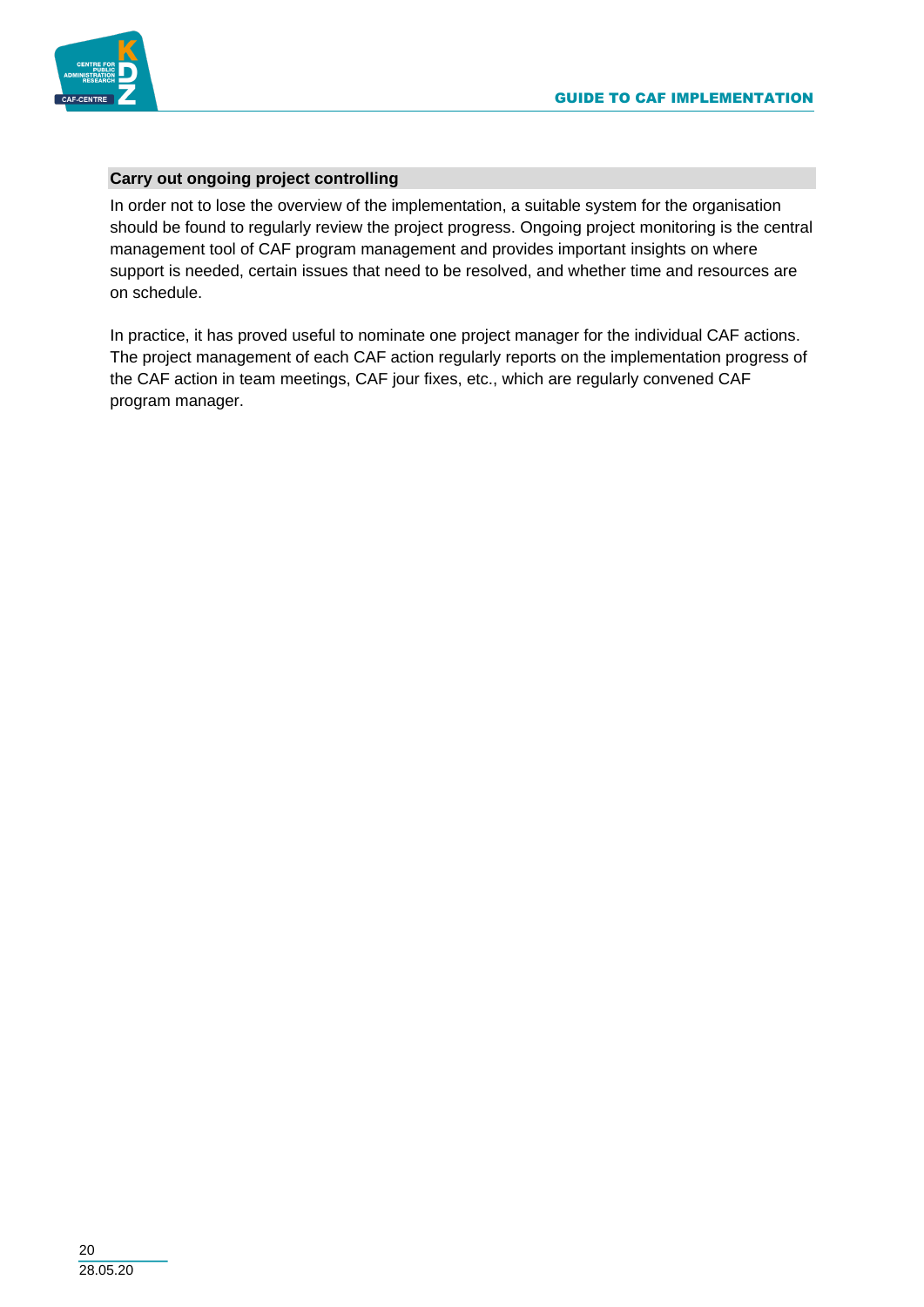

**Thomas Prorok** is Deputy Managing Director of KDZ-Centre for Public Administration Research and Head of the CAF-Centre of KDZ. He has more than 20 years experience in Public Administration Reform, Good Governance and Local & Regional Selfgovernment in several European countries. Thomas is author of several publications and holds a Master in Political Science. **prorok@kdz.or.at**

**Philip Parzer** is Senior Expert in KDZ-Centre for Public Administration Research with leading experience in Quality Management – Common Assessment Framework, Reorganization and Change management in Public Sector Organisations, Leadership trainings, intermunicipal cooperation and merger processes.

**parzer@kdz.or.at**